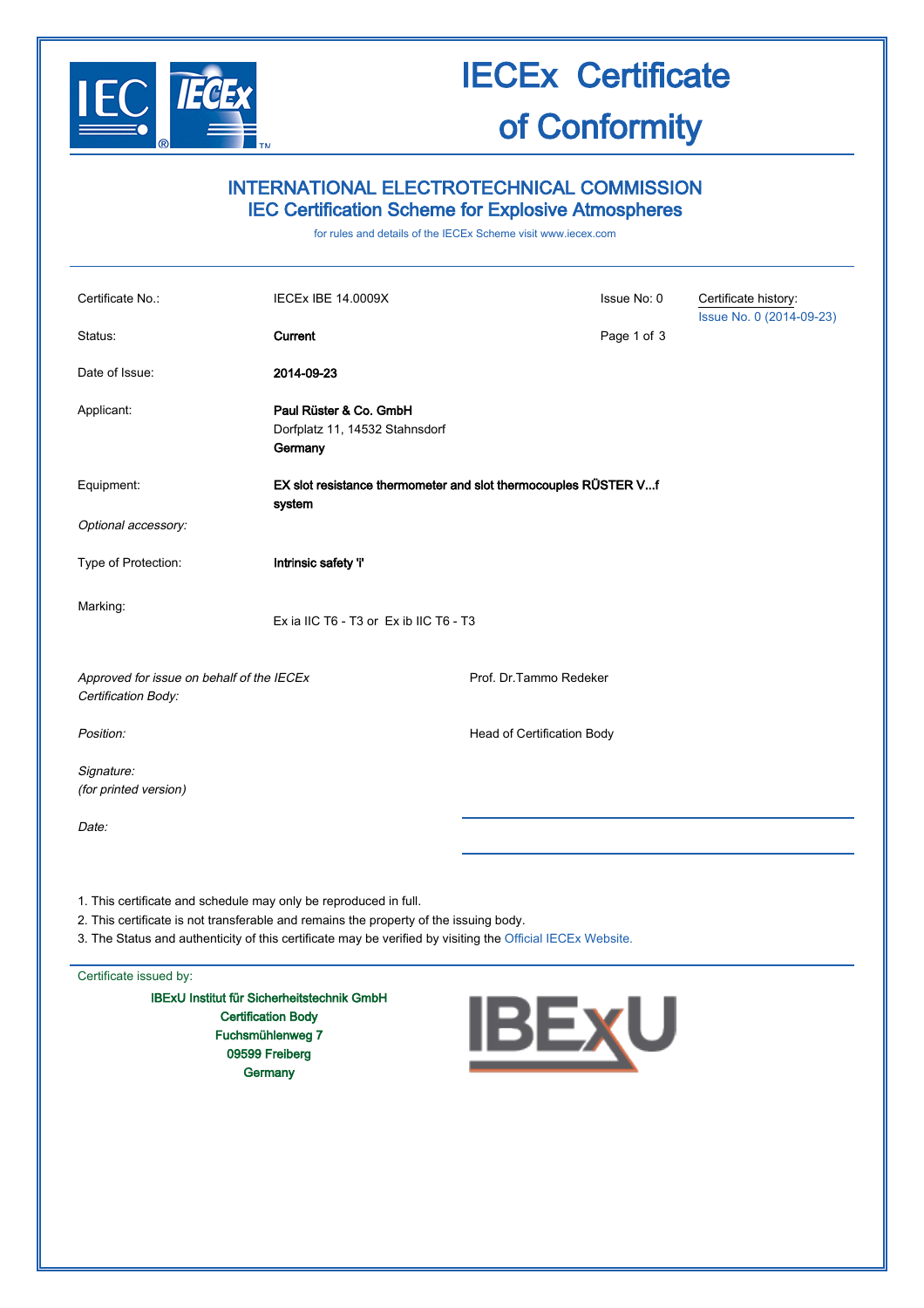

# IECEx Certificate of Conformity

| Certificate No: | <b>IECEX IBE 14.0009X</b>                                | Issue No: 0 |  |  |
|-----------------|----------------------------------------------------------|-------------|--|--|
| Date of Issue:  | 2014-09-23                                               | Page 2 of 3 |  |  |
| Manufacturer:   | Paul Rüster & Co. GmbH<br>Dorfplatz 11, 14532 Stahnsdorf |             |  |  |
|                 | Germany                                                  |             |  |  |

Additional Manufacturing location(s):

This certificate is issued as verification that a sample(s), representative of production, was assessed and tested and found to comply with the IEC Standard list below and that the manufacturer's quality system, relating to the Ex products covered by this certificate, was assessed and found to comply with the IECEx Quality system requirements. This certificate is granted subject to the conditions as set out in IECEx Scheme Rules, IECEx 02 and Operational Documents as amended.

### STANDARDS:

The electrical apparatus and any acceptable variations to it specified in the schedule of this certificate and the identified documents, was found to comply with the following standards:

| IEC 60079-0:2011  | Explosive atmospheres - Part 0: General requirements                          |
|-------------------|-------------------------------------------------------------------------------|
| Edition:6.0       |                                                                               |
| IEC 60079-11:2011 | Explosive atmospheres - Part 11: Equipment protection by intrinsic safety "i" |
| Edition:6.0       |                                                                               |

This Certificate does not indicate compliance with electrical safety and performance requirements other than those expressly included in the

Standards listed above.

### TEST & ASSESSMENT REPORTS:

A sample(s) of the equipment listed has successfully met the examination and test requirements as recorded in

Test Report:

[DE/IBE/ExTR14.0009/00](http://iecex.iec.ch/iecex/IECExWeb.nsf/ExTRNumber/DE/IBE/ExTR14.0009/00?OpenDocument)

Quality Assessment Report:

[DE/IBE/QAR14.0003/00](http://iecex.iec.ch/iecex/IECExWeb.nsf/QARNumber/DE/IBE/QAR14.0003/00?OpenDocument)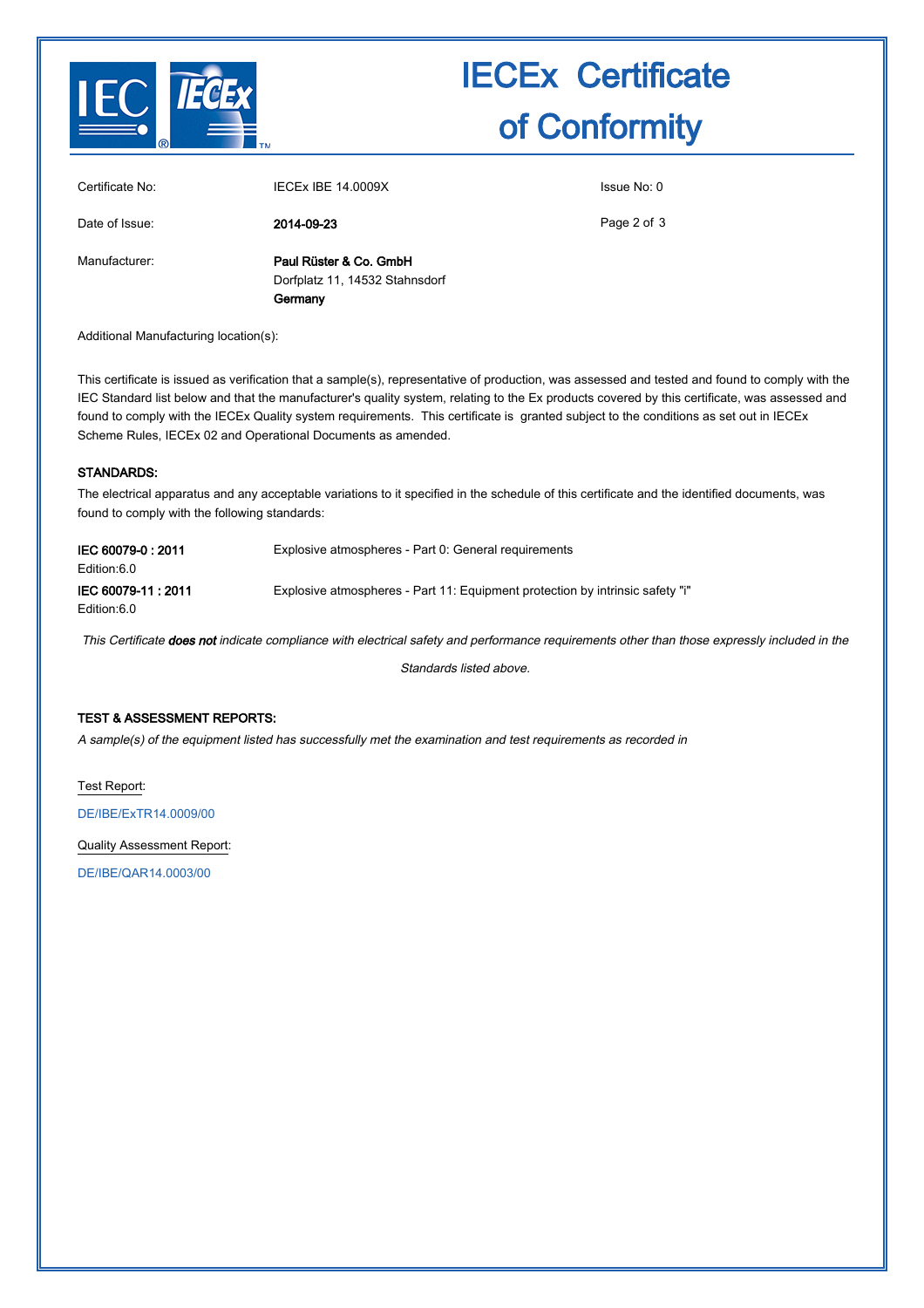

Date of Issue: 2014-09-23

## IECEx Certificate of Conformity

Certificate No: IECEX IBE 14.0009X ISSUE No: 0

Page 3 of 3

Schedule

#### EQUIPMENT:

Equipment and systems covered by this certificate are as follows:

The Ex slot resistance thermometer of the Rüster System V...f are used as push-in sensors for thermal control of winding slots of electric motors, generators or transformers. The temperature sensor consists of an insulated coiled resistance wire or of a solitary sensor (thin film or SMD) resp. thermocouples.

Measuring temperature range:

 $-55 °C$  to  $+ 80 °C$  (T6)  $-55$  °C to +100 °C (T5)  $-55$  °C to +135 °C (T4) -55 °C to +180 °C (T3)

Max. electrical values: U i < 30 V; Pi < 600 mW

See the annex for detailed data

#### SPECIFIC CONDITIONS OF USE: YES as shown below:

Slot resistance thermometer and slot thermocouples are completely moulded and normaly vacuum insulatetd. So there is no differnece between ambient and medium temperature.

#### Annex:

[Annex2IBE14.0009X00.pdf](http://iecex.iec.ch/iecex/IECExWeb.nsf/0/A773736BD323C3FDC1257C86004944EE/$File/Annex2IBE14.0009X00.pdf)